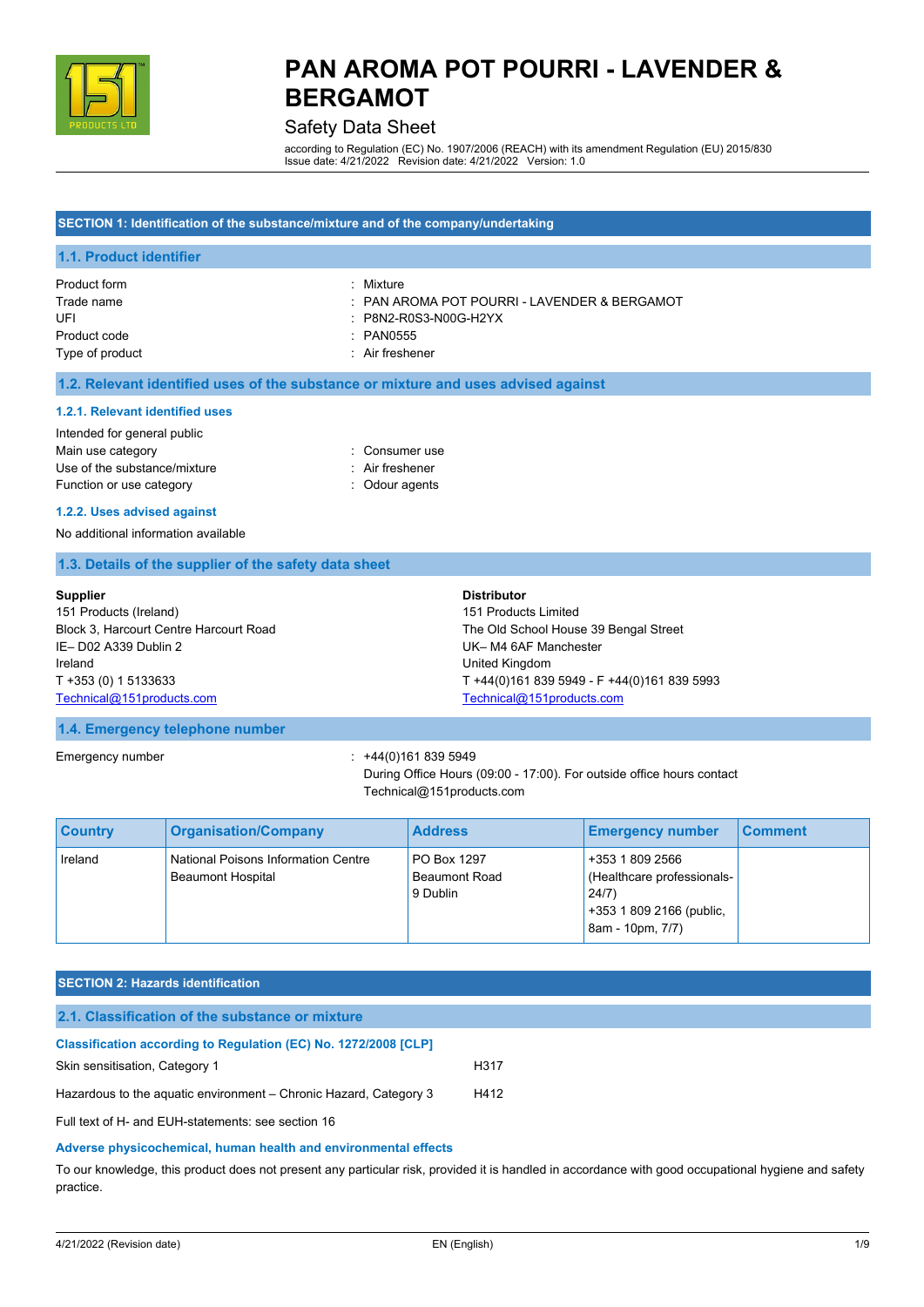## Safety Data Sheet

according to Regulation (EC) No. 1907/2006 (REACH) with its amendment Regulation (EU) 2015/830

| 2.2. Label elements                                        |                                                                                                                                                                                                                                                                                                    |
|------------------------------------------------------------|----------------------------------------------------------------------------------------------------------------------------------------------------------------------------------------------------------------------------------------------------------------------------------------------------|
| Labelling according to Regulation (EC) No. 1272/2008 [CLP] |                                                                                                                                                                                                                                                                                                    |
| Hazard pictograms (CLP)                                    | GHS07                                                                                                                                                                                                                                                                                              |
| Signal word (CLP)                                          | : Warning                                                                                                                                                                                                                                                                                          |
| Contains                                                   | : LINALOOL, LINALYL ACETATE, COUMARIN, GERANIOL, EUCALYPTOL, NEROL                                                                                                                                                                                                                                 |
| Hazard statements (CLP)                                    | : H317 - May cause an allergic skin reaction.<br>H412 - Harmful to aquatic life with long lasting effects.                                                                                                                                                                                         |
| Precautionary statements (CLP)                             | : P102 - Keep out of reach of children.<br>P264 - Wash hands thoroughly after handling.<br>P333+P313 - If skin irritation or rash occurs: Get medical advice/attention.<br>P101 - If medical advice is needed, have product container or label at hand.<br>P273 - Avoid release to the environment |

## **2.3. Other hazards**

Contains no PBT/vPvB substances ≥ 0.1% assessed in accordance with REACH Annex XIII

### **SECTION 3: Composition/information on ingredients**

### **3.1. Substances**

## Not applicable

### **3.2. Mixtures**

| <b>Name</b>                                                                            | <b>Product identifier</b>                                             | $\frac{9}{6}$ | <b>Classification according to</b><br><b>Regulation (EC) No. 1272/2008</b><br>[CLP] |
|----------------------------------------------------------------------------------------|-----------------------------------------------------------------------|---------------|-------------------------------------------------------------------------------------|
| <b>LINALOOL</b>                                                                        | CAS-No.: 78-70-6<br>EC-No.: 201-134-4                                 | $1 - 5$       | Skin Sens. 1B, H317                                                                 |
| LINALYL ACETATE                                                                        | CAS-No.: 115-95-7<br>EC-No.: 204-116-4                                | $0.25 - 0.5$  | Skin Irrit. 2, H315<br>Eye Irrit. 2, H319<br>Skin Sens. 1B, H317                    |
| <b>COUMARIN</b>                                                                        | CAS-No.: 91-64-5<br>EC-No.: 202-086-7                                 | < 1           | Acute Tox. 4 (Oral), H302<br>Skin Sens. 1B, H317                                    |
| <b>GERANIOL</b>                                                                        | CAS-No.: 106-24-1<br>EC-No.: 203-377-1                                | < 1           | Skin Irrit. 2, H315<br>Eye Dam. 1, H318<br>Skin Sens. 1B, H317                      |
| <b>EUCALYPTOL</b>                                                                      | CAS-No.: 470-82-6<br>EC-No.: 207-431-5                                | $0.05 - 0.15$ | Flam. Liq. 3, H226<br>Skin Sens. 1, H317<br>Aquatic Chronic 3, H412                 |
| 1,3,4,6,7,8-hexahydro-4,6,6,7,8,8-<br>hexamethylindeno[5,6-c]pyran; galaxolide; (HHCB) | CAS-No.: 1222-05-5<br>EC-No.: 214-946-9<br>EC Index-No.: 603-212-00-7 | $0.05 - 0.15$ | Aquatic Acute 1, H400<br>Aquatic Chronic 1, H410                                    |
| ACETYL HEXAMETHYL TETRALIN                                                             | CAS-No.: 21145-77-7<br>EC-No.: 244-240-6                              | $0.05 - 0.15$ | Acute Tox. 4 (Oral), H302<br>Aquatic Acute 1, H400<br>Aquatic Chronic 1, H410       |
| <b>NEROL</b>                                                                           | CAS-No.: 106-25-2<br>EC-No.: 203-378-7                                | $0.05 - 0.15$ | Skin Irrit. 2, H315<br>Eye Irrit. 2, H319<br>Skin Sens. 1B, H317                    |

Full text of H- and EUH-statements: see section 16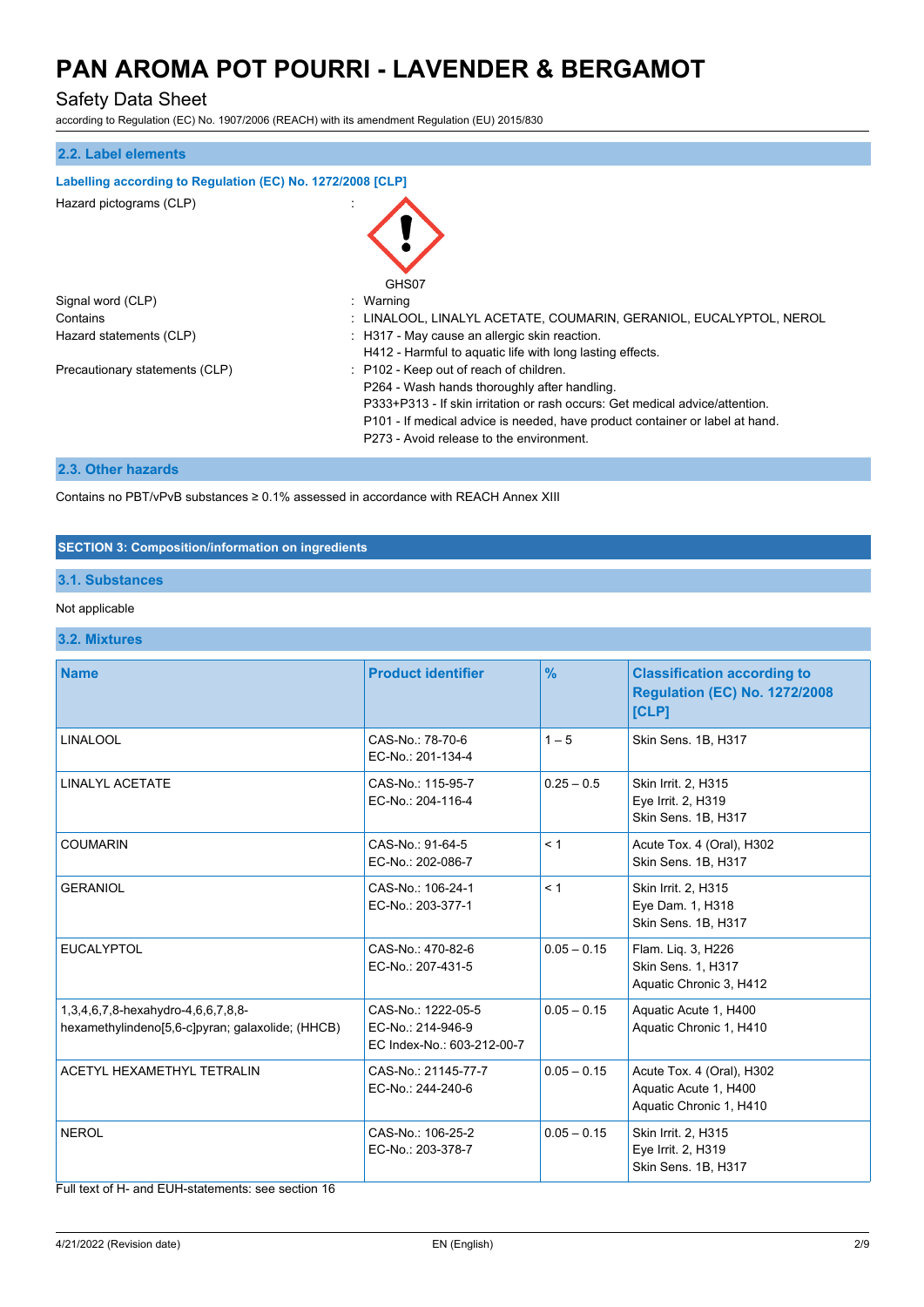## Safety Data Sheet

according to Regulation (EC) No. 1907/2006 (REACH) with its amendment Regulation (EU) 2015/830

| according to Regulation (EC) No. 1907/2006 (REACH) with its amendment Regulation (EU) 2015/830                                                             |                                                                                                                                                                                                     |
|------------------------------------------------------------------------------------------------------------------------------------------------------------|-----------------------------------------------------------------------------------------------------------------------------------------------------------------------------------------------------|
| <b>SECTION 4: First aid measures</b>                                                                                                                       |                                                                                                                                                                                                     |
| 4.1. Description of first aid measures                                                                                                                     |                                                                                                                                                                                                     |
| First-aid measures after inhalation<br>First-aid measures after skin contact<br>First-aid measures after eye contact<br>First-aid measures after ingestion | Remove person to fresh air and keep comfortable for breathing.<br>Wash skin with plenty of water.<br>Rinse eyes with water as a precaution.<br>Call a poison center or a doctor if you feel unwell. |
| 4.2. Most important symptoms and effects, both acute and delayed                                                                                           |                                                                                                                                                                                                     |
| No additional information available                                                                                                                        |                                                                                                                                                                                                     |
| 4.3. Indication of any immediate medical attention and special treatment needed                                                                            |                                                                                                                                                                                                     |
| Treat symptomatically.                                                                                                                                     |                                                                                                                                                                                                     |
| <b>SECTION 5: Firefighting measures</b>                                                                                                                    |                                                                                                                                                                                                     |
| 5.1. Extinguishing media                                                                                                                                   |                                                                                                                                                                                                     |
| Suitable extinguishing media                                                                                                                               | : Water spray. Dry powder. Foam.                                                                                                                                                                    |
| 5.2. Special hazards arising from the substance or mixture                                                                                                 |                                                                                                                                                                                                     |
| Hazardous decomposition products in case of fire                                                                                                           | : Toxic fumes may be released.                                                                                                                                                                      |
| 5.3. Advice for firefighters                                                                                                                               |                                                                                                                                                                                                     |
| Protection during firefighting                                                                                                                             | Do not attempt to take action without suitable protective equipment. Self-contained<br>breathing apparatus. Complete protective clothing.                                                           |
| <b>SECTION 6: Accidental release measures</b>                                                                                                              |                                                                                                                                                                                                     |
| 6.1. Personal precautions, protective equipment and emergency procedures                                                                                   |                                                                                                                                                                                                     |
| 6.1.1. For non-emergency personnel                                                                                                                         |                                                                                                                                                                                                     |
| <b>Emergency procedures</b>                                                                                                                                | : Ventilate spillage area.                                                                                                                                                                          |
| 6.1.2. For emergency responders                                                                                                                            |                                                                                                                                                                                                     |
| Protective equipment                                                                                                                                       | Do not attempt to take action without suitable protective equipment. For further information                                                                                                        |

|  | refer to section 8: "Exposure controls/personal protection". |  |
|--|--------------------------------------------------------------|--|

| <b>6.2. Environmental precautions</b>                     |                                                                                                        |  |  |
|-----------------------------------------------------------|--------------------------------------------------------------------------------------------------------|--|--|
| Avoid release to the environment.                         |                                                                                                        |  |  |
| 6.3. Methods and material for containment and cleaning up |                                                                                                        |  |  |
| Methods for cleaning up<br>Other information              | : Mechanically recover the product.<br>: Dispose of materials or solid residues at an authorized site. |  |  |

**6.4. Reference to other sections**

For further information refer to section 13.

| SECTION 7: Handling and storage                   |                                                                                                                                                                                              |
|---------------------------------------------------|----------------------------------------------------------------------------------------------------------------------------------------------------------------------------------------------|
| 7.1. Precautions for safe handling                |                                                                                                                                                                                              |
| Precautions for safe handling<br>Hygiene measures | : Ensure good ventilation of the work station. Wear personal protective equipment.<br>: Do not eat, drink or smoke when using this product. Always wash hands after handling the<br>product. |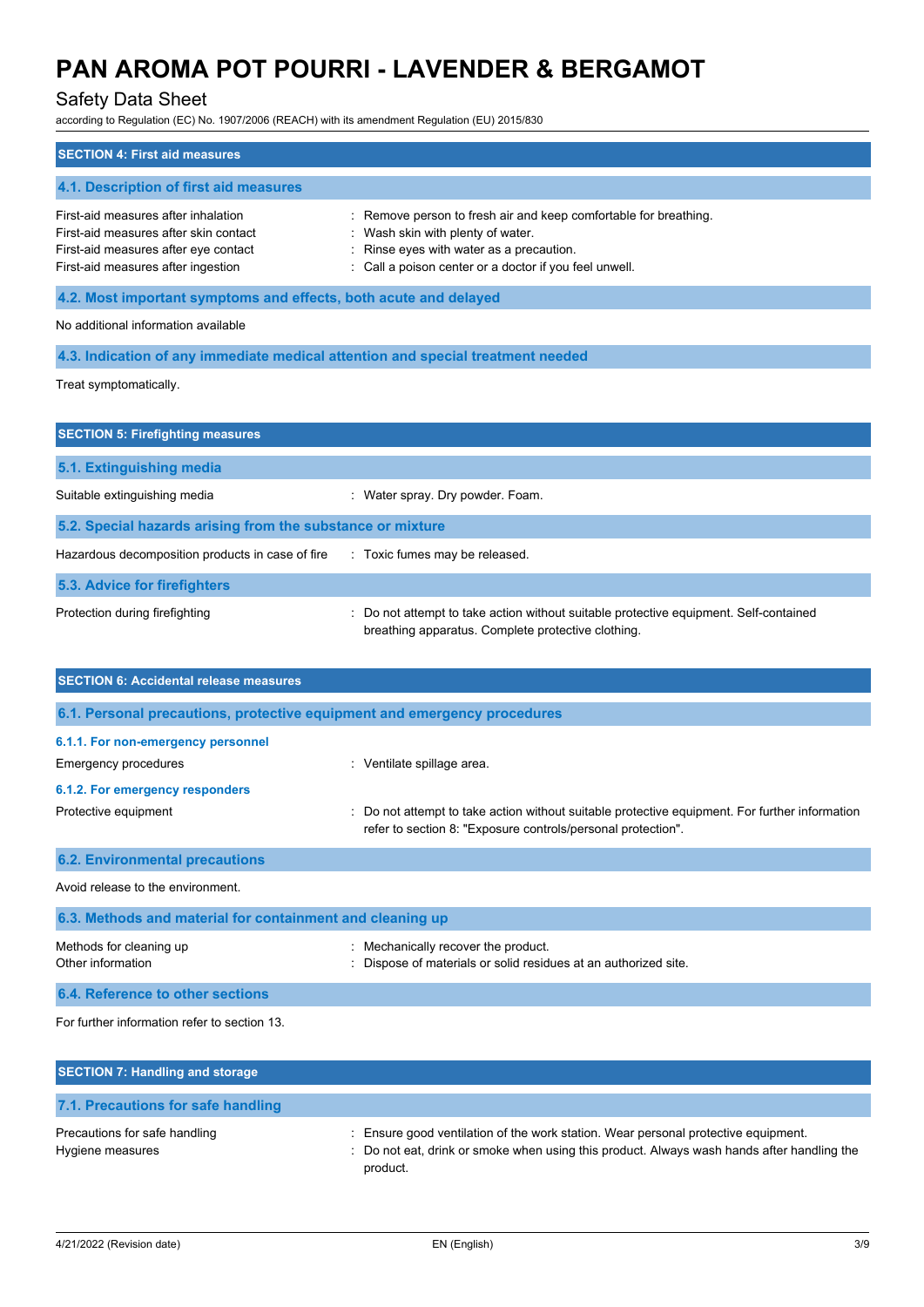Safety Data Sheet

according to Regulation (EC) No. 1907/2006 (REACH) with its amendment Regulation (EU) 2015/830

### **7.2. Conditions for safe storage, including any incompatibilities**

Storage conditions **Storage conditions** : Store in a well-ventilated place. Keep cool.

**7.3. Specific end use(s)**

No additional information available

## **SECTION 8: Exposure controls/personal protection**

#### **8.1. Control parameters**

#### **8.1.1 National occupational exposure and biological limit values**

No additional information available

#### **8.1.2. Recommended monitoring procedures**

No additional information available

#### **8.1.3. Air contaminants formed**

No additional information available

#### **8.1.4. DNEL and PNEC**

No additional information available

#### **8.1.5. Control banding**

No additional information available

#### **8.2. Exposure controls**

#### **8.2.1. Appropriate engineering controls**

**Appropriate engineering controls:** Ensure good ventilation of the work station.

#### **8.2.2. Personal protection equipment**

#### **Personal protective equipment symbol(s):**



#### **8.2.2.1. Eye and face protection**

**Eye protection:** Safety glasses

## **8.2.2.2. Skin protection**

**Skin and body protection:** Wear suitable protective clothing

**Hand protection:** Protective gloves

#### **8.2.2.3. Respiratory protection**

#### **Respiratory protection:** In case of insufficient ventilation, wear suitable respiratory equipment

**8.2.2.4. Thermal hazards**

No additional information available

#### **8.2.3. Environmental exposure controls**

#### **Environmental exposure controls:**

Avoid release to the environment.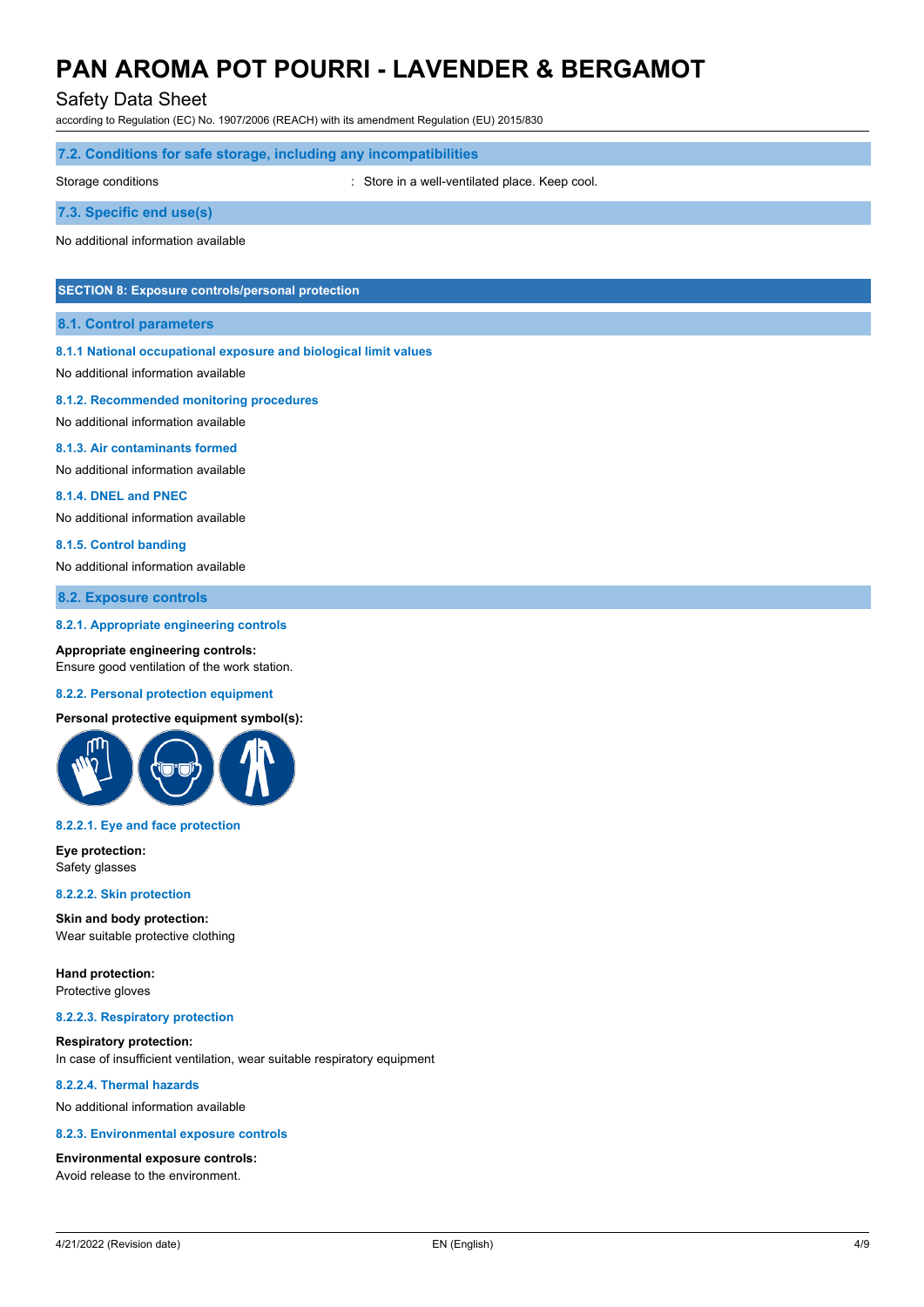## Safety Data Sheet

according to Regulation (EC) No. 1907/2006 (REACH) with its amendment Regulation (EU) 2015/830

| <b>SECTION 9: Physical and chemical properties</b>         |                   |
|------------------------------------------------------------|-------------------|
| 9.1. Information on basic physical and chemical properties |                   |
| Physical state                                             | Solid             |
| Colour                                                     | Various colours.  |
| Odour                                                      | Pleasant.         |
| Odour threshold                                            | No data available |
| рH                                                         | No data available |
| Relative evaporation rate (butylacetate=1)                 | No data available |
| Melting point                                              | No data available |
| Freezing point                                             | Not applicable    |
| Boiling point                                              | No data available |
| Flash point                                                | Not applicable    |
| Auto-ignition temperature                                  | Not applicable    |
| Decomposition temperature                                  | No data available |
| Flammability (solid, gas)                                  | Non flammable.    |
| Vapour pressure                                            | No data available |
| Relative vapour density at 20 °C                           | No data available |
| Relative density                                           | No data available |
| Solubility                                                 | No data available |
| Partition coefficient n-octanol/water (Log Pow)            | No data available |
| Viscosity, kinematic                                       | Not applicable    |
| Viscosity, dynamic                                         | No data available |
| Explosive properties                                       | No data available |
| Oxidising properties                                       | No data available |
| <b>Explosive limits</b>                                    | Not applicable    |

#### **9.2. Other information**

No additional information available

#### **SECTION 10: Stability and reactivity**

**10.1. Reactivity**

The product is non-reactive under normal conditions of use, storage and transport.

#### **10.2. Chemical stability**

Stable under normal conditions.

**10.3. Possibility of hazardous reactions**

No dangerous reactions known under normal conditions of use.

**10.4. Conditions to avoid**

None under recommended storage and handling conditions (see section 7).

**10.5. Incompatible materials**

No additional information available

**10.6. Hazardous decomposition products**

Under normal conditions of storage and use, hazardous decomposition products should not be produced.

|  |  | <b>SECTION 11: Toxicological information</b> |  |
|--|--|----------------------------------------------|--|
|--|--|----------------------------------------------|--|

## **11.1 Information on toxicological effects**

Acute toxicity (oral) **Example 2** Contract 2 Contract 2 Contract 2 Contract 2 Contract 2 Contract 2 Contract 2 Contract 2 Contract 2 Contract 2 Contract 2 Contract 2 Contract 2 Contract 2 Contract 2 Contract 2 Contract 2 C Acute toxicity (dermal) **Example 20** Acute toxicity (dermal) Acute toxicity (inhalation) **induces**  $\vdots$  Not classified

- 
- 
-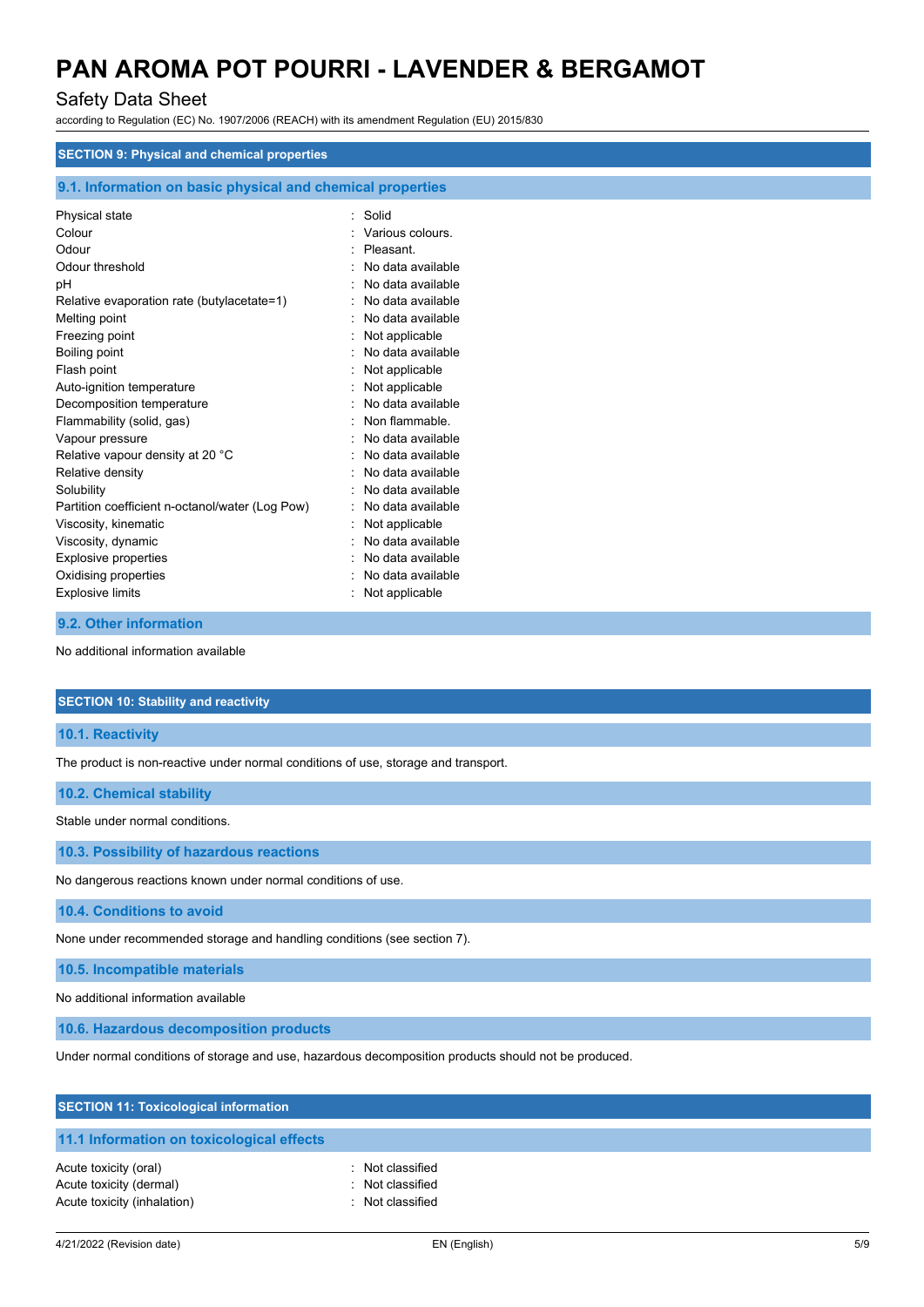## Safety Data Sheet

according to Regulation (EC) No. 1907/2006 (REACH) with its amendment Regulation (EU) 2015/830

| <b>EUCALYPTOL (470-82-6)</b>                   |                                        |  |
|------------------------------------------------|----------------------------------------|--|
| LD50 oral rat                                  | 2480 mg/kg                             |  |
| <b>ACETYL HEXAMETHYL TETRALIN (21145-77-7)</b> |                                        |  |
| LD50 oral rat                                  | 920 mg/kg                              |  |
| Skin corrosion/irritation                      | : Not classified                       |  |
| Serious eye damage/irritation                  | : Not classified                       |  |
| Respiratory or skin sensitisation              | : May cause an allergic skin reaction. |  |
| Germ cell mutagenicity                         | : Not classified                       |  |
| Carcinogenicity                                | : Not classified                       |  |
| Reproductive toxicity                          | : Not classified                       |  |
| STOT-single exposure                           | : Not classified                       |  |
| STOT-repeated exposure                         | : Not classified                       |  |
| Aspiration hazard<br>$\bullet$                 | Not classified                         |  |
| PAN AROMA POT POURRI - LAVENDER & BERGAMOT     |                                        |  |
| Viscosity, kinematic                           | Not applicable                         |  |

| <b>SECTION 12: Ecological information</b>                    |                                                                                                                           |
|--------------------------------------------------------------|---------------------------------------------------------------------------------------------------------------------------|
| 12.1. Toxicity                                               |                                                                                                                           |
| Ecology - general                                            | : The product is not considered harmful to aquatic organisms nor to cause long-term adverse<br>effects in the environment |
| Hazardous to the aquatic environment, short-term<br>(acute)  | : Not classified                                                                                                          |
| Hazardous to the aquatic environment, long-term<br>(chronic) | : Harmful to aquatic life with long lasting effects.                                                                      |
| Not rapidly degradable                                       |                                                                                                                           |
| <b>EUCALYPTOL (470-82-6)</b>                                 |                                                                                                                           |
| LC50 - Fish [1]                                              | 57 mg/l                                                                                                                   |
| EC50 - Other aquatic organisms [1]                           | $100$ mg/l                                                                                                                |
| 12.2. Persistence and degradability                          |                                                                                                                           |
| No additional information available                          |                                                                                                                           |
| <b>12.3. Bioaccumulative potential</b>                       |                                                                                                                           |
| No additional information available                          |                                                                                                                           |

**12.4. Mobility in soil**

No additional information available

**12.5. Results of PBT and vPvB assessment**

No additional information available

**12.6. Other adverse effects**

No additional information available

| <b>SECTION 13: Disposal considerations</b> |                                                                                               |
|--------------------------------------------|-----------------------------------------------------------------------------------------------|
| 13.1. Waste treatment methods              |                                                                                               |
| Waste treatment methods                    | : Dispose of contents/container in accordance with licensed collector's sorting instructions. |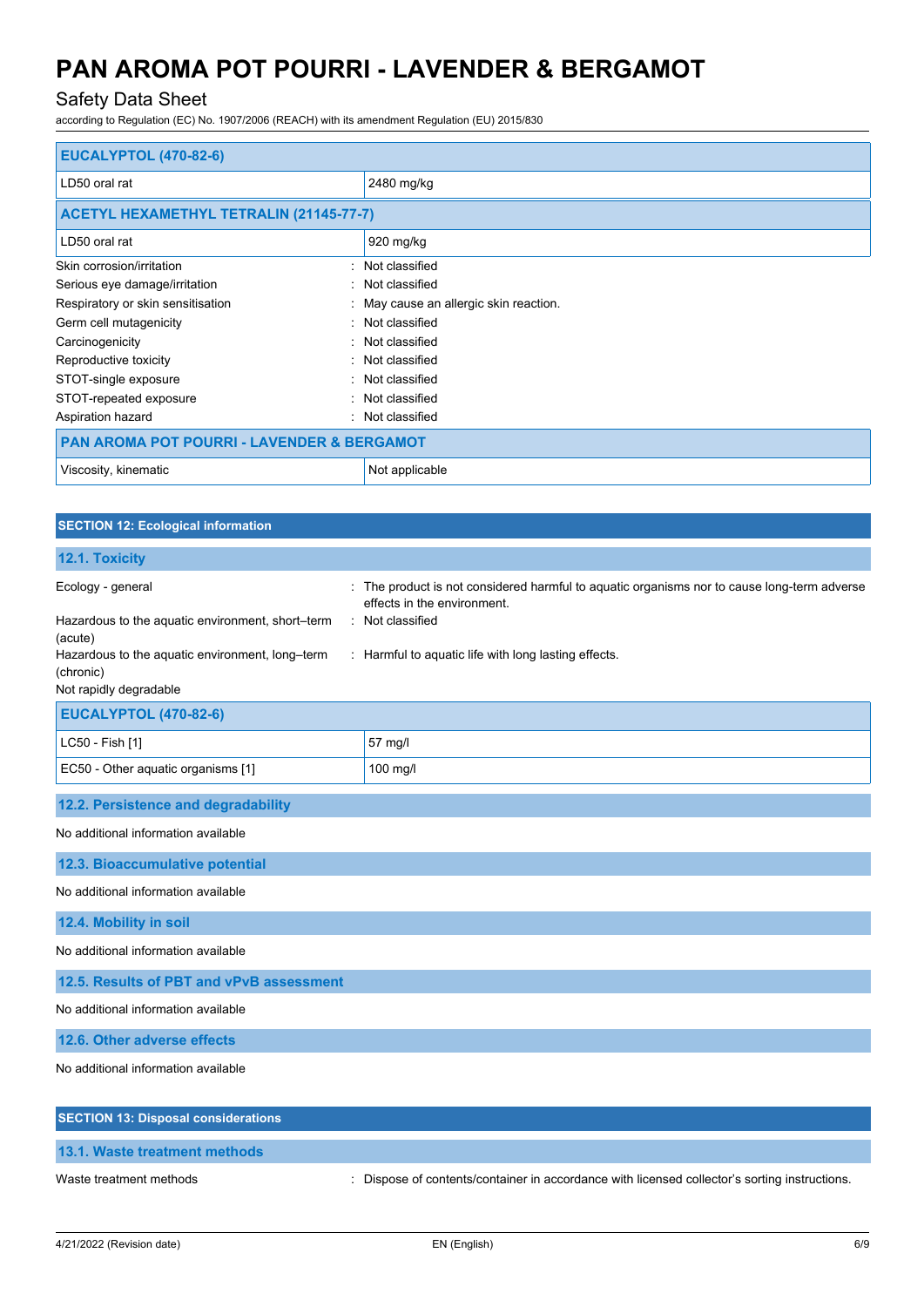## Safety Data Sheet

according to Regulation (EC) No. 1907/2006 (REACH) with its amendment Regulation (EU) 2015/830

| <b>SECTION 14: Transport information</b>         |                |                |                |                |
|--------------------------------------------------|----------------|----------------|----------------|----------------|
| In accordance with ADR / IMDG / IATA / ADN / RID |                |                |                |                |
| <b>ADR</b>                                       | <b>IMDG</b>    | <b>IATA</b>    | <b>ADN</b>     | <b>RID</b>     |
| 14.1. UN number                                  |                |                |                |                |
| Not applicable                                   | Not applicable | Not applicable | Not applicable | Not applicable |
| 14.2. UN proper shipping name                    |                |                |                |                |
| Not applicable                                   | Not applicable | Not applicable | Not applicable | Not applicable |
| 14.3. Transport hazard class(es)                 |                |                |                |                |
| Not applicable                                   | Not applicable | Not applicable | Not applicable | Not applicable |
| 14.4. Packing group                              |                |                |                |                |
| Not applicable                                   | Not applicable | Not applicable | Not applicable | Not applicable |
| <b>14.5. Environmental hazards</b>               |                |                |                |                |
| Not applicable                                   | Not applicable | Not applicable | Not applicable | Not applicable |
| No supplementary information available           |                |                |                |                |

**14.6. Special precautions for user**

#### **Overland transport**

Not applicable

#### **Transport by sea**

Not applicable

**Air transport** Not applicable

#### **Inland waterway transport** Not applicable

**Rail transport**

Not applicable

**14.7. Transport in bulk according to Annex II of Marpol and the IBC Code**

Not applicable

## **SECTION 15: Regulatory information**

**15.1. Safety, health and environmental regulations/legislation specific for the substance or mixture**

### **15.1.1. EU-Regulations**

Contains no REACH substances with Annex XVII restrictions

Contains no substance on the REACH candidate list

Contains no REACH Annex XIV substances

Contains no substance subject to Regulation (EU) No 649/2012 of the European Parliament and of the Council of 4 July 2012 concerning the export and import of hazardous chemicals.

Contains no substance subject to Regulation (EU) No 2019/1021 of the European Parliament and of the Council of 20 June 2019 on persistent organic pollutants

Contains no substance subject to REGULATION (EU) No 1005/2009 OF THE EUROPEAN PARLIAMENT AND OF THE COUNCIL of 16 September 2009 on substances that deplete the ozone layer.

Contains no substance subject to Regulation (EU) 2019/1148 of the European Parliament and of the Council of 20 June 2019 on the marketing and use of explosives precursors.

Contains no substance subject to Regulation (EC) 273/2004 of the European Parliament and of the Council of 11 February 2004 on the manufacture and the placing on market of certain substances used in the illicit manufacture of narcotic drugs and psychotropic substances.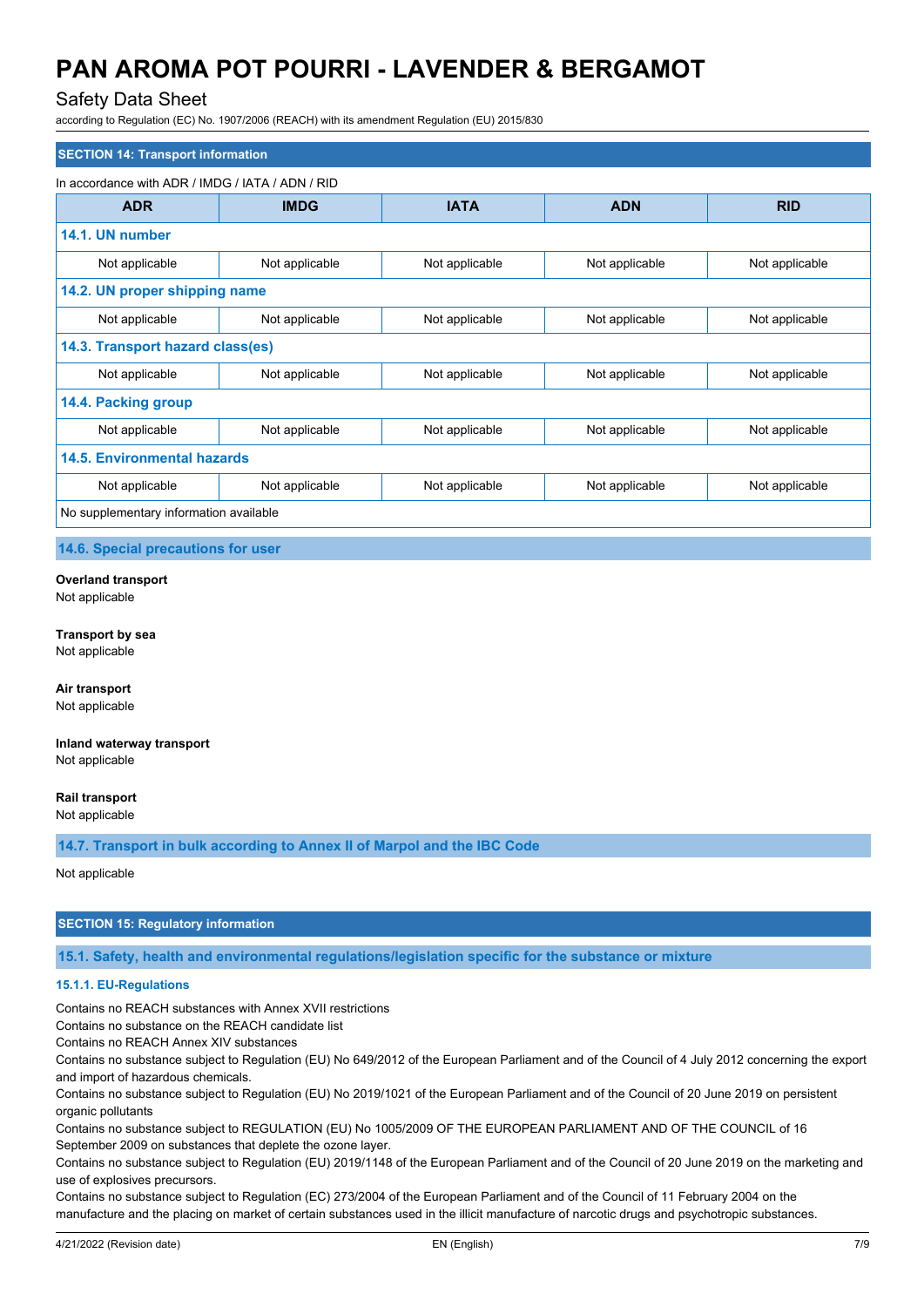## Safety Data Sheet

according to Regulation (EC) No. 1907/2006 (REACH) with its amendment Regulation (EU) 2015/830

#### **15.1.2. National regulations**

#### **Germany**

| <b>Employment restrictions</b>                          | : Observe restrictions according Act on the Protection of Working Mothers (MuSchG)<br>Observe restrictions according Act on the Protection of Young People in Employment<br>(JArbSchG) |
|---------------------------------------------------------|----------------------------------------------------------------------------------------------------------------------------------------------------------------------------------------|
| Water hazard class (WGK)                                | : WGK 3, Highly hazardous to water (Classification according to AwSV, Annex 1)                                                                                                         |
| Hazardous Incident Ordinance (12. BImSchV)              | : Is not subject of the Hazardous Incident Ordinance (12. BImSchV)                                                                                                                     |
| <b>Netherlands</b>                                      |                                                                                                                                                                                        |
| SZW-lijst van kankerverwekkende stoffen                 | : None of the components are listed                                                                                                                                                    |
| SZW-lijst van mutagene stoffen                          | : None of the components are listed                                                                                                                                                    |
| SZW-lijst van reprotoxische stoffen – Borstvoeding      | : None of the components are listed                                                                                                                                                    |
| SZW-lijst van reprotoxische stoffen -<br>Vruchtbaarheid | : None of the components are listed                                                                                                                                                    |
| SZW-lijst van reprotoxische stoffen - Ontwikkeling      | : None of the components are listed                                                                                                                                                    |
| <b>Denmark</b>                                          |                                                                                                                                                                                        |
| Danish National Regulations                             | : Young people below the age of 18 years are not allowed to use the product<br>Pregnant/breastfeeding women working with the product must not be in direct contact with<br>the product |
| Switzerland                                             |                                                                                                                                                                                        |
| Storage class (LK)                                      | $:$ LK 11/13 - Solids                                                                                                                                                                  |
| 15.2. Chemical safety assessment                        |                                                                                                                                                                                        |

No chemical safety assessment has been carried out

### **SECTION 16: Other information**

| <b>Abbreviations and acronyms:</b> |                                                                                                 |
|------------------------------------|-------------------------------------------------------------------------------------------------|
| <b>ADN</b>                         | European Agreement concerning the International Carriage of Dangerous Goods by Inland Waterways |
| <b>ADR</b>                         | European Agreement concerning the International Carriage of Dangerous Goods by Road             |
| <b>ATE</b>                         | <b>Acute Toxicity Estimate</b>                                                                  |
| <b>BCF</b>                         | <b>Bioconcentration factor</b>                                                                  |
| <b>BLV</b>                         | <b>Biological limit value</b>                                                                   |
| <b>BOD</b>                         | Biochemical oxygen demand (BOD)                                                                 |
| COD                                | Chemical oxygen demand (COD)                                                                    |
| <b>DMEL</b>                        | Derived Minimal Effect level                                                                    |
| <b>DNEL</b>                        | Derived-No Effect Level                                                                         |
| EC-No.                             | European Community number                                                                       |
| <b>EC50</b>                        | Median effective concentration                                                                  |
| EN                                 | European Standard                                                                               |
| <b>IARC</b>                        | International Agency for Research on Cancer                                                     |
| <b>IATA</b>                        | International Air Transport Association                                                         |
| <b>IMDG</b>                        | International Maritime Dangerous Goods                                                          |
| <b>LC50</b>                        | Median lethal concentration                                                                     |
| LD50                               | Median lethal dose                                                                              |
| <b>LOAEL</b>                       | Lowest Observed Adverse Effect Level                                                            |
| <b>NOAEC</b>                       | No-Observed Adverse Effect Concentration                                                        |
| <b>NOAEL</b>                       | No-Observed Adverse Effect Level                                                                |
| <b>NOEC</b>                        | No-Observed Effect Concentration                                                                |